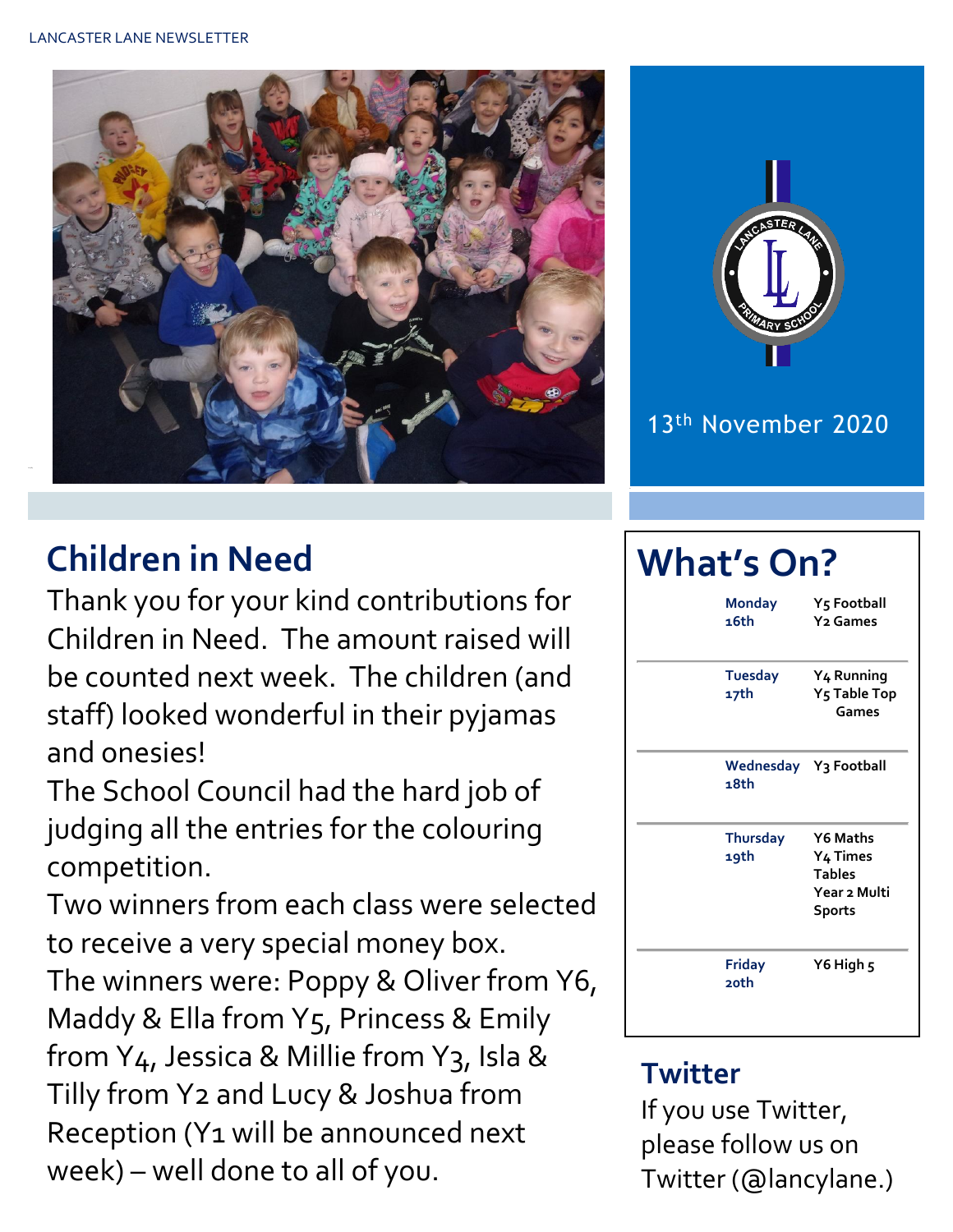## **Covid 19 Risk Assessment**

**Changes To Our Risk Assessment -** No additional changes from the ParentMail sent last week.

## **Congratulations**

Well done to our superstar fundraiser who has raised £163 for the poppy appeal this year, by selling crocheted poppy brooches. She set up a stall over half term that people could collect from (socially distanced) and sold them for £2!

#### **Welcome**

Mrs Kajana Ratheeskanth is joining us next week as an extra pair of hands over dinner times until Christmas. Welcome!

# **Christmas Cards**

Christmas card orders have arrived, please send the money with your child in the yellow envelope provided.

# **Year 4's Electrifying Safety Tips**

We have been learning about electricity in our science and DT lessons. Here are their top tips for staying safe with electricity.

- *Never get electricity wet*
- *Do not overload a plug socket*
- *Never play with electricity*
- *Dispose of electrical items and batteries in a safe way*
- *Do not put electrical items in your mouth*
- *Stay away from electrical pylons, power stations, train lines and abandoned buildings*
- *Do not stick your fingers in plug sockets*
- *Ask an adult to help you when using electrical items such as a kettle*
- *Do not put metal in the microwave or toaster*
- *Keep wires in a safe place and do not touch a bare wire*